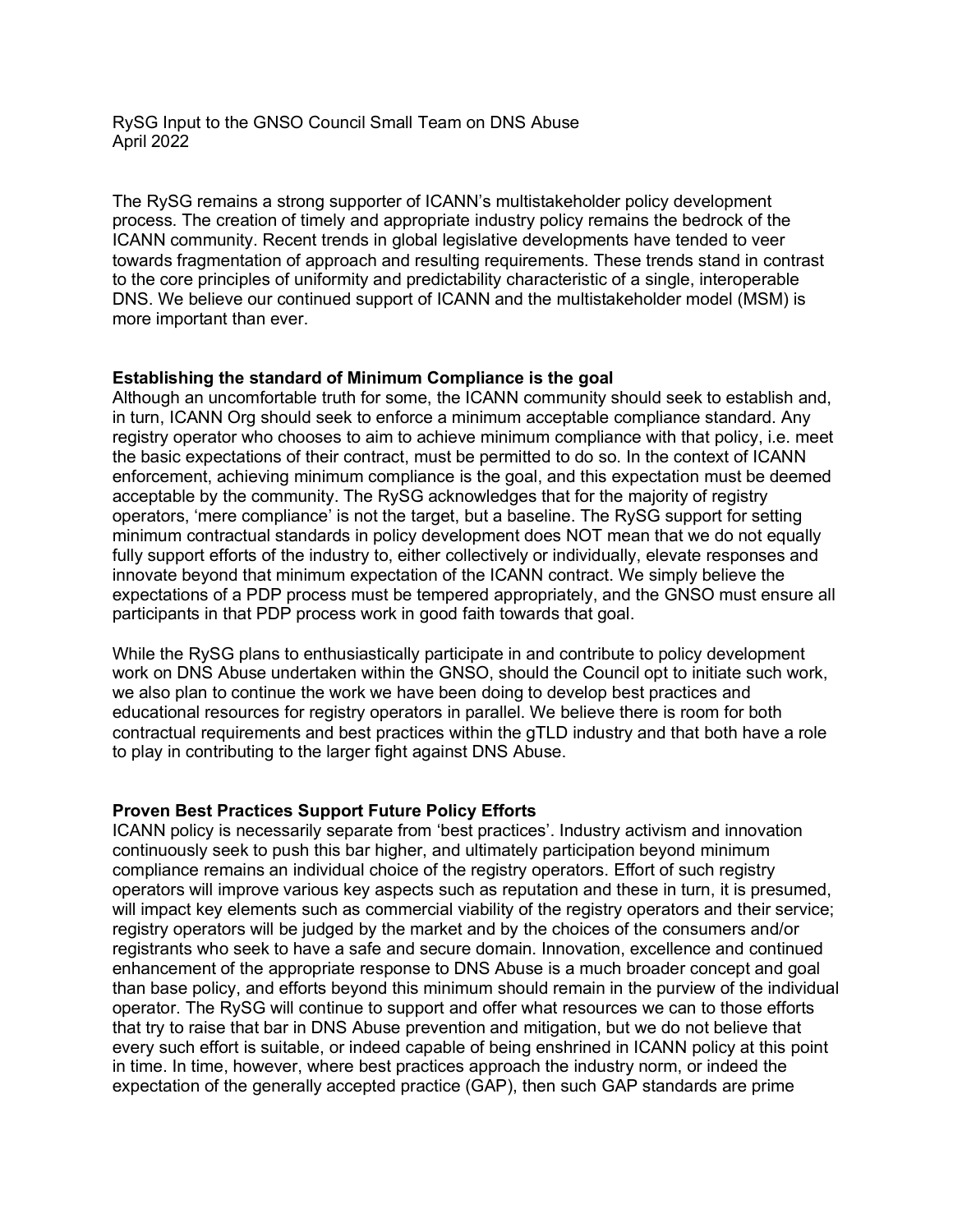candidates for inclusion as minimum compliance standards, and ICANN minimum policy expectation.

### **Need for a PDP?**

Noting that ICANN policy objectives should necessarily be that of universal, minimum compliance, the RySG is happy to partake in any such endeavor that is properly scoped and is narrowly defined within ICANN's remit so as to achieve an implementable and enforceable outcome for that stated issue or issues. We would further note that to ensure the success of such a PDP, we would expect the GNSO Council, as manager of the PDP, to create a clear, narrow, and precise charter, and appropriately enforce the good faith participation of all those involved in the PDP's progress to ensure minimal scope creep, with a view to ensuring an efficient, timely and focused output. We recognize that DNS Abuse is a potentially broad topic and so we would be open to the possibility of multiple discreet PDPs, if taking such an approach would allow each individual effort to be sufficiently focused so as to successfully produce new requirements in a timely manner.

# **Scoped to Support Success**

The ultimate success of the policy development model remains based on continued good faith participation in the policy development process. As such, we absolutely support creation of policy that addresses distinct and clearly defined issues, which clearly require the universal and uniform solutions that only the MSM can achieve.

We therefore must strive to ensure a few key expectations are embedded into any proposed PDP, to best set up such an effort for success:

- As a gating issue, any PDP (or PDPs) on DNS Abuse must be properly scoped. First and foremost, any policy expectation relating to DNS Abuse must remain within ICANN's remit. This point has long been echoed by ICANN Org itself.
- Secondly, the GNSO must ensure the sufficient definition of the issue or issues, to be solved.
- Good policy is predicated on realistic expectations. ICANN policy can only achieve the desired outcome where:
	- $\circ$  The proposed policy is aimed at creating the minimum acceptable policy (i.e. minimum compliance standards). Policy development has not, and will never be the appropriate vehicle for the creation of 'best practices,' especially where such practices are not universally accepted across the DNS industry, as a whole.
	- $\circ$  Policy creation efforts seek to establish minimum qualifying criteria, criteria which remain ultimately implementable, monitorable and enforceable in a manner that is uniform (as much as possible), universal in application, and predictable for those expected to implement.
	- $\circ$  Policy supports predictability. Registry operators must be able to predict where and how enforcement will occur, and registrants must be able to predict what will be considered acceptable and understand when decisions are taken against